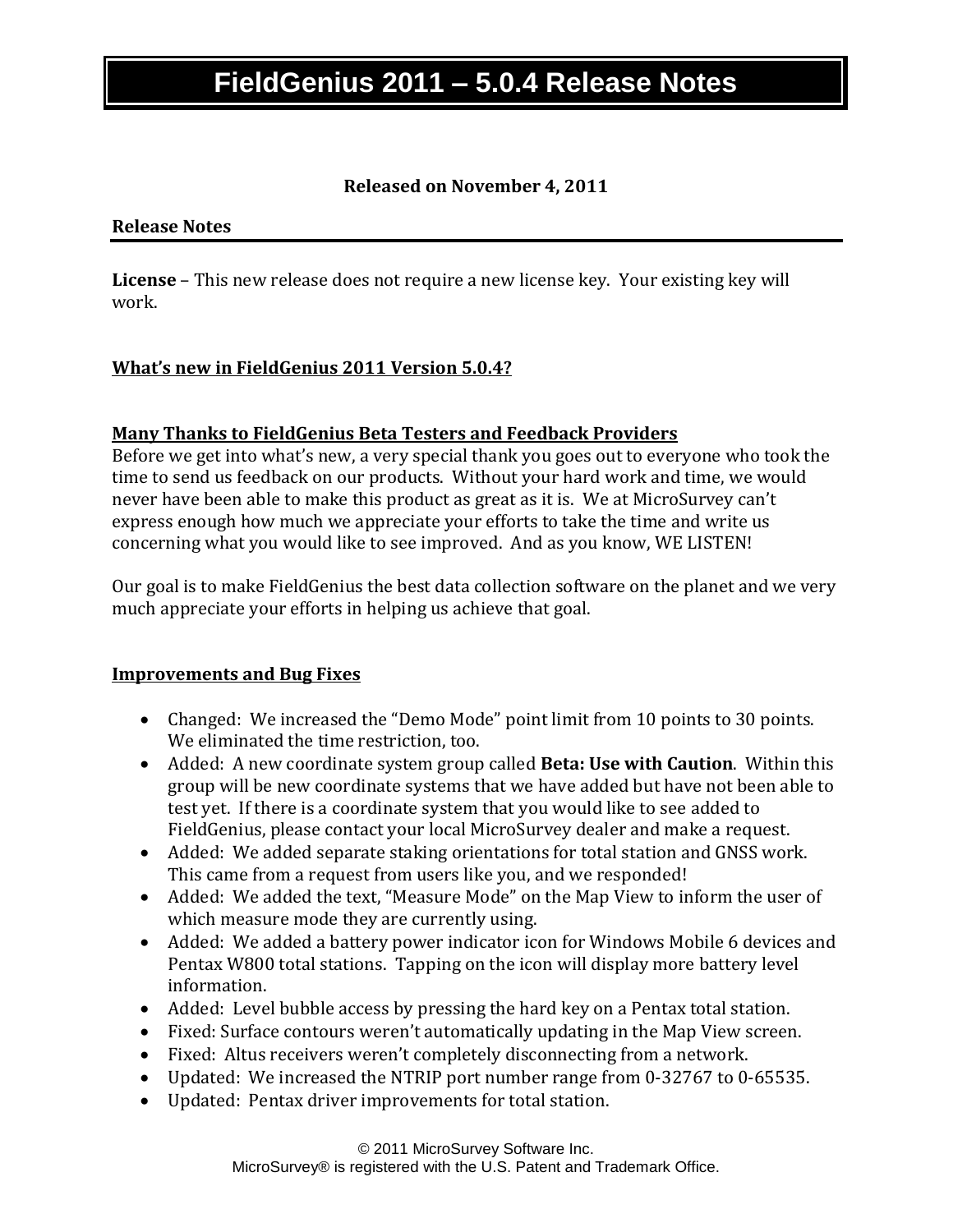# **FieldGenius 2011 – 5.0.4 Release Notes**

- Updated: Hi-Target driver.
- Fixed: Alignment editor button sometimes displayed strange text.
- Fixed: Altus GPS driver fixed battery level display issue, fixed network inactivity tests.
- Fixed: The Disable Tooltips function was not working on the mobile builds.
- Fixed: The Link Configure button would lock up the desktop version of FieldGenius.
- Fixed: Bluetooth inconsistencies between desktop version of FieldGenius and a SOKKIA SRX Robotic Total Station.
- Fixed: A wrong answer bug occurred when scaling was used for measurements.
- Fixed: Leica TPS1200 Disabling ATR didn't remove the ATR icon from the Measure button.
- Fixed: Automatic area calculation during inversing within a closed figure was removed from the Standard version. It is back.
- Fixed: Total Length Slope calculation was producing an incorrect answer.
- Fixed: Pressing the Enter button while in the Next Point ID field triggered a measurement.
- Fixed: TDS Nomad soft keyboard display issue when connected to an instrument.
- Fixed: GPS Local Transformation button text was cut off.
- Fixed: Text wrapping issue with the Coordinate Calculator.
- Fixed: The Soft Input Panel (SIP) on certain dialogs would not open or open and close immediately afterwards.
- Fixed: Staking beyond a line gave incorrect answers.
- Fixed: LandXML/DXF file import dialog said "Add Layer", it now says Select File.
- Fixed: Removed the Help icon from screens where help isn't required or doesn't exist.

## **New Coordinate Systems and Geoid Models**

- Hybrid Geoid for South Africa (Available at MicroSurvey web site)
- EGM2008 Geoid for Nicaragua (Available at MicroSurvey web site)
- EGM2008 Geoid for Italy (Available at MicroSurvey web site)
- EGM2008 Geoid for India (Available at MicroSurvey web site)
- Spain Geoid RGM2008 RedNap (Available at MicroSurvey web site)
- Spain ETRS89
- Latvia LKS92
- Slovakia JTSK03
- Singapore SVY21
- Beijing54 and Xian80
- Portugal PT-TM06
- Perth Coastal Grid PCG94
- Italy's Roma40 West and East
- Hong Kong HK80